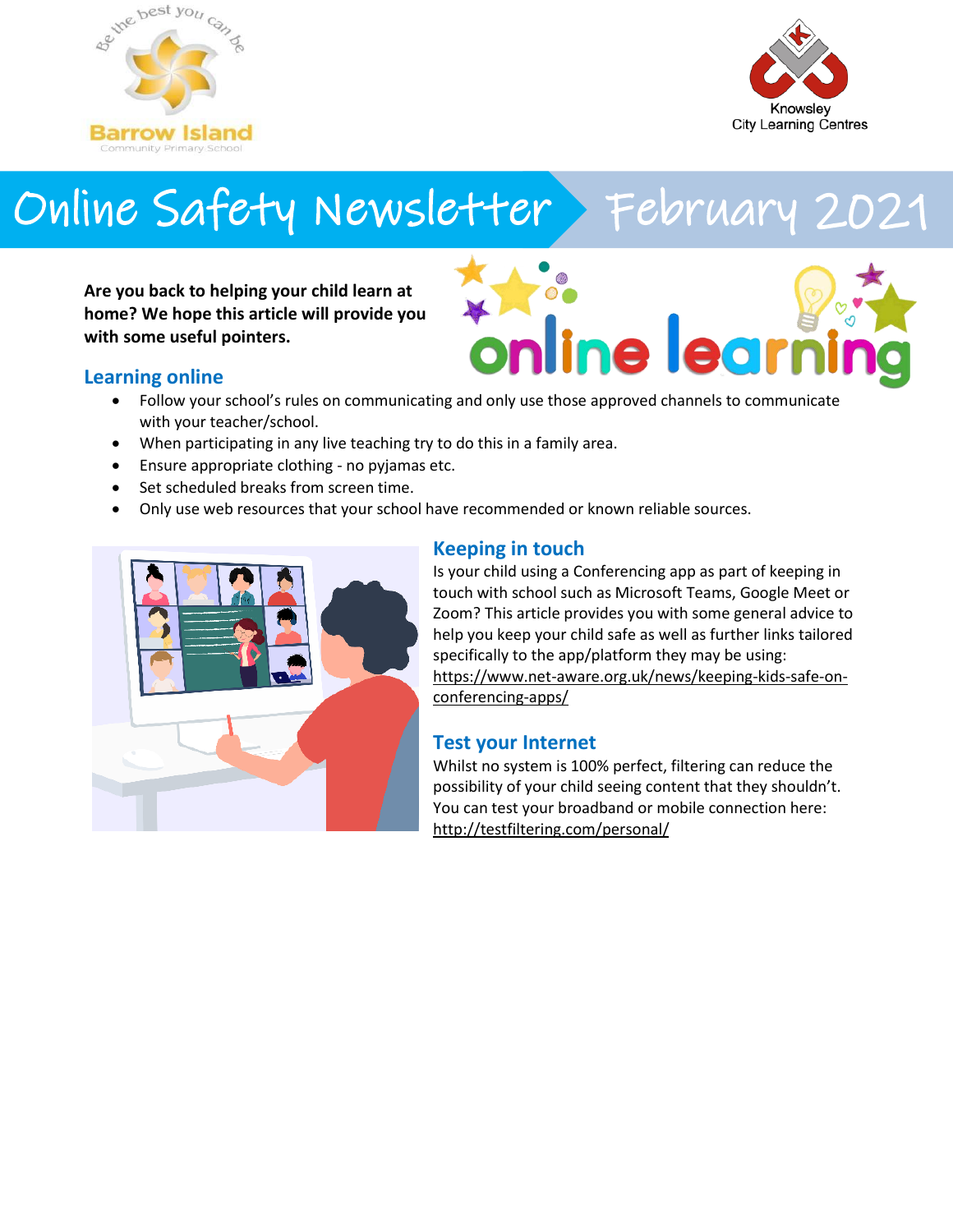# **Screen time**

As children are at home learning, there may be an increase in how long your child is spending online. This site offers age appropriate guidance relating to screen time and how you can balance it and set boundaries. <https://www.internetmatters.org/issues/screen-time/>

## **Do you need further support?**

ParentZone have produced a list of support services, helplines and

#### reporting channels that you may find useful: https://parentzone.org.uk/article/where-report-and-get-support-and-get-support-and-get-support-and-get-support WhatsApp

#### **You must be at least 16 years old to register for and use**

**WhatsApp. This guide do so at their own discretion. No liability is entered into. Current as a software released into a software released into a software released into a software released in the date released in the date** 

WhatsApp is a free messaging app that allows you to send messages and videos. One of the main features is that it has a Group chat function that are set up by one person (who is the admin). Everybody in the group, even if they're not one of your child's phone contacts, will be able to see all messages. *If your child is added to a group with someone that they have previously blocked, that person can still see their messages and send them messages through the group.* In settings, you can change who can add your child to groups, for example, you can change the settings to 'my contacts', which means that only those in your child's contacts can add them to a group (those not in their contacts will have to send them an invitation to add them first).

**Would you like to deliver online safety at home?** Here are some video guides

# **Roblox**

PEGI have rated Roblox PEGI 7 which means it is not suitable for persons under 7 years of age. **However, remember a PEGI rating does not take into consideration the presence of a chat facility.** 

#### **What should I be aware of?**

**Chat Facility:** Players can chat to each other, you can add parental controls to turn this feature off completely or add restrictions. Further information can be found here:

<https://corp.roblox.com/parents/>

**Blocking users and reporting –** ensure your child knows how to do this.

**Virtual Currency -** Players can buy Robux (their virtual currency) to buy ingame upgrades or accessories. If you do not want your child to purchase them ensure your card details are not saved.